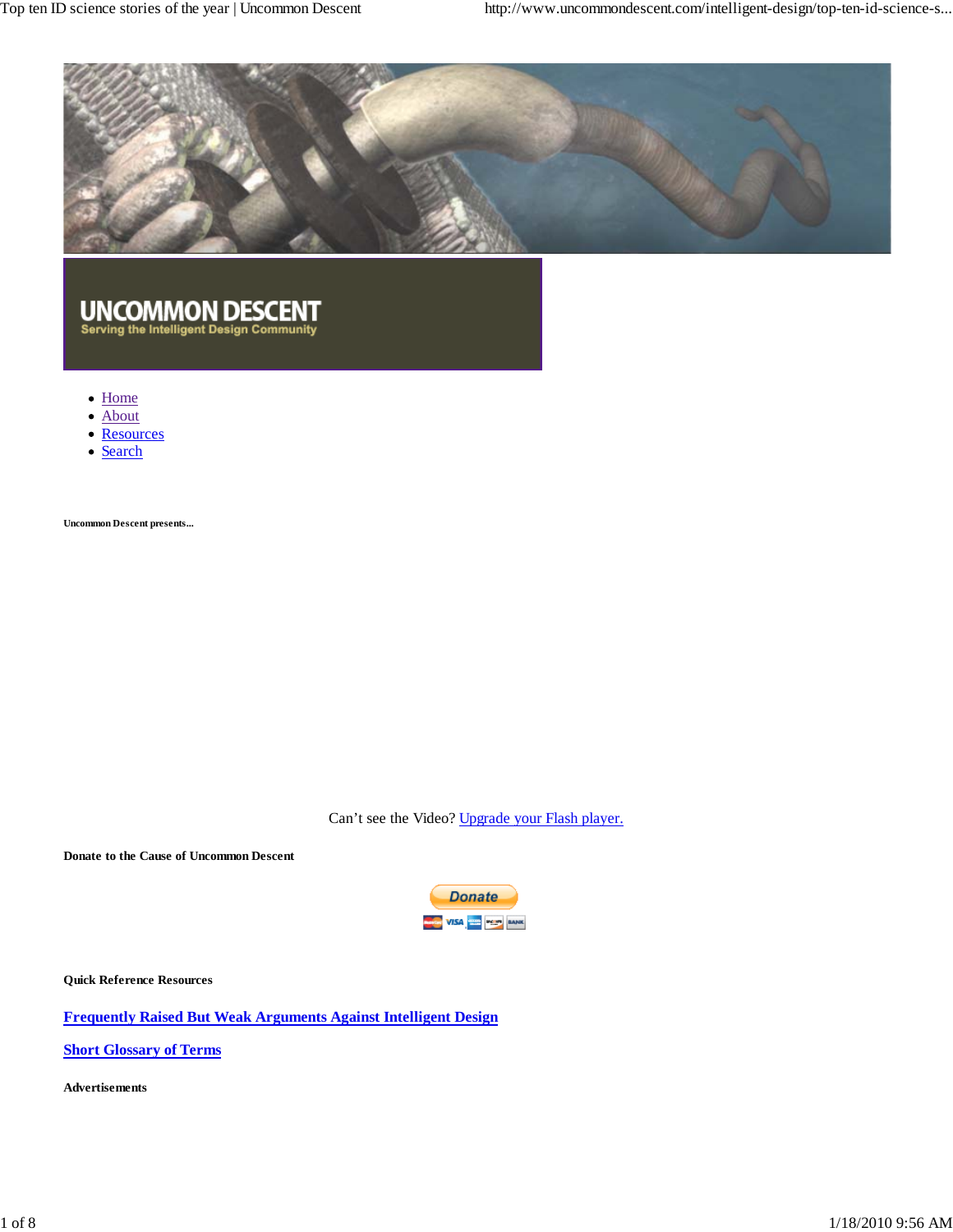## Top ten ID science stories of the year

### **O'Leary**

Well, here are three of the top ten winner stories, and I have inserted some comments, with further stories to follow if you click on the link:

1. Authors William A. Dembski and Robert J. Marks II use computer simulations and information theory to challenge the ability of Darwinian processes to create new functional genetic information. This paper is in many ways a validation of Dembski's core *No Free Lunch: Why Specified Complexity Cannot Be Purchased without intelligence, which argued that some intelligent input is required to produce novel complex and specified information*.

[About time someone said the obvious. Darwinism does not work, Never has, never will. Kept alive by a taxpayer-funded, court-supported Darwin industry that is nearly a century old. A shame and a scandal, and a waste of tax money. For the moment, I will set aside the completely ridiculous quasi-religious obsequies paid to Darwin. It got so bad that Darwin was compared to Lincoln. And while we are here, Dawkins claims he cannot produce an original statement of his big no-design theory - though professionals associated with the goals of this site reconstructed it - and it doesn't work.

Like I said at the time - I own Highway 400 all the way up to the TransCanada - but I don't have the documents and don't know what I can tell you which is what Dawkins said in response to their enquiries.

Note: I do not claim to personally own any part of the highway systems of Canada. It was only a jest in my case. I don't know what it was in Dawkins's case. That's the trouble. Does he have the goods or not?]

2. June of this year. Dan Peterson, in a review of Signature in the Cell (Harper One, 2009) in the September 2009 issue of Spectator question of whether life is a product of unthinking matter or of an intelligent mind" and "this book is an engaging, eye-opening, and often eye-popping read". In a series of university lectures and debates in the second half of the year Meyer defended his thesis that the information content in DNA and the biological machinery that processes that information is positive evidence for intelligent design. A companion three-minute animated video, visual illustration of Meyer's points.

(Again, about time someone said the obvious. About the vid, you can see it here at UD. It comes up regularly in the queue.)

#### **3. The Collectivist Revolution in Biology. An essay by Mark Buchanan in the August issue of** *Nature announced the breaking with "many of the presuppositions of traditional evolutionary thinking."*

He highlighted its message with these words: "A coming revolution may go so far as to unseat Darwinian evolution as the key explanatory process in biology." The essay is a contribution to crossdisciplinary thinking starting with an awareness of collective phenomena in modern physics.

[Well, you'd hope so, right? There are underlying principles of life, and they are based on design. If some profs need another job or could just retire on a pension, whose fault is that?

Look, we all pay for the Darwin rubbish whether it is about why men cheat on their wives or why women cheat on their husbands (because apes did it, supposedly, at some point? Who knows?). We pay for it anyway, and we read the resulting nonsense in the Sunday papers.

That is the one single point of which I am reasonably, absolutely sure: We pay for it.

I cannot see a bit of good it has ever done anyone.

And I do not claim to know where this collapsing heap of nonsense will finally descend - that'd be useful info because it is where we can begin the rescue efforts.

Go here for more. ]

### **LA**₩fCD5

Ads by Google Creationism Design Debate VS Evidence

This entry was posted Sunday, January 17th, 2010 at 4:20 pm and is filed under Intelligent Design. You can skip to the end and leave a response. Pinging is currently not allowed.

5 Responses

1

REC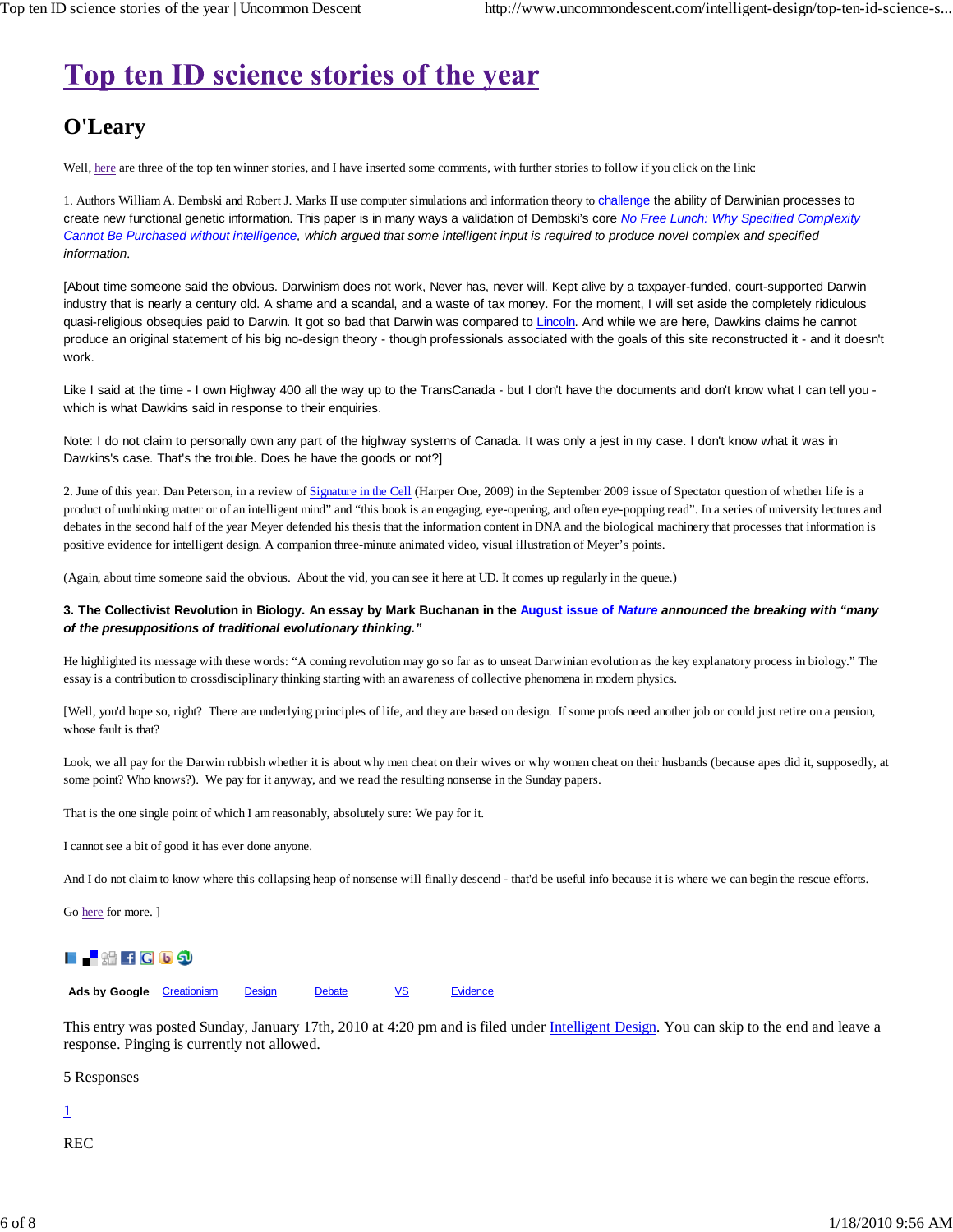01/17/2010

5:17 pm

O'Leary,

Just a minor correction. For those looking for it, Mark Buchanan contributes to Nature Physics, not nature. Same press. He article is not pro-design per se, but argues other non-Darwinian mechanisms like Horizontal Gene Transfer might contribute. Generally, it seems like these mechanisms are considered "add-ons" to classic Darwinism, for instance, the PNAS paper he cites sees HGT dominating "early and small" (my words), with vertical descent dominating later and in multicellular animals.

Though, in a really fantastic HGT story, check out photosynthetic sea-slugs: http://iowagenetics.wordpress......nas-paper/

I wonder if anyone has a design perspective on how to incorporate these mechanisms? Maybe design such that genes are interchangeable blocks? Frontloading of the seaslug to accept cholorplasts?

Ads by Google Yom Creation Biology VS Evidence Intelligent

2

vjtorley

01/17/2010

7:24 pm

Hi Denyse.

The link at the bottom of the post ("Go here for more") takes you to a new page ( $\frac{http://www.arn.org/blogs/index.....\ncircence_n}$ ) which features the top story and then links to another Web site ( http://www.arn.org/top10.) for the rest. However, this link doesn't work, because of the dot at the end. Just thought I'd let you know.

By the way, the complete list of stories can be found at http://www.arn.org/top10/2009newsstories.pdf or at http://arn.org/top10 /2009newsstories.pdf .

### 3

Nakashima

01/17/2010

7:27 pm

Mrs O'Leary,

I agree that the Dembski and Marks paper was the top ID event of 2009, with Signature in the Cell a close second. I'm sorry that I haven't finished the book, I was hoping AussieID and I could do a kind of joint review of it for UD.

The publication of the Dembski and Marks paper emphasizes a point also very much at the center of Dr Meyer's book – that the study of evolution can be detatched from the biological context in which it was originally popularized, in order to better study its limits. We can and must understand evolution in the abstract, as well as the particulars of real world biology.

#### $\overline{4}$

andyjones

01/17/2010